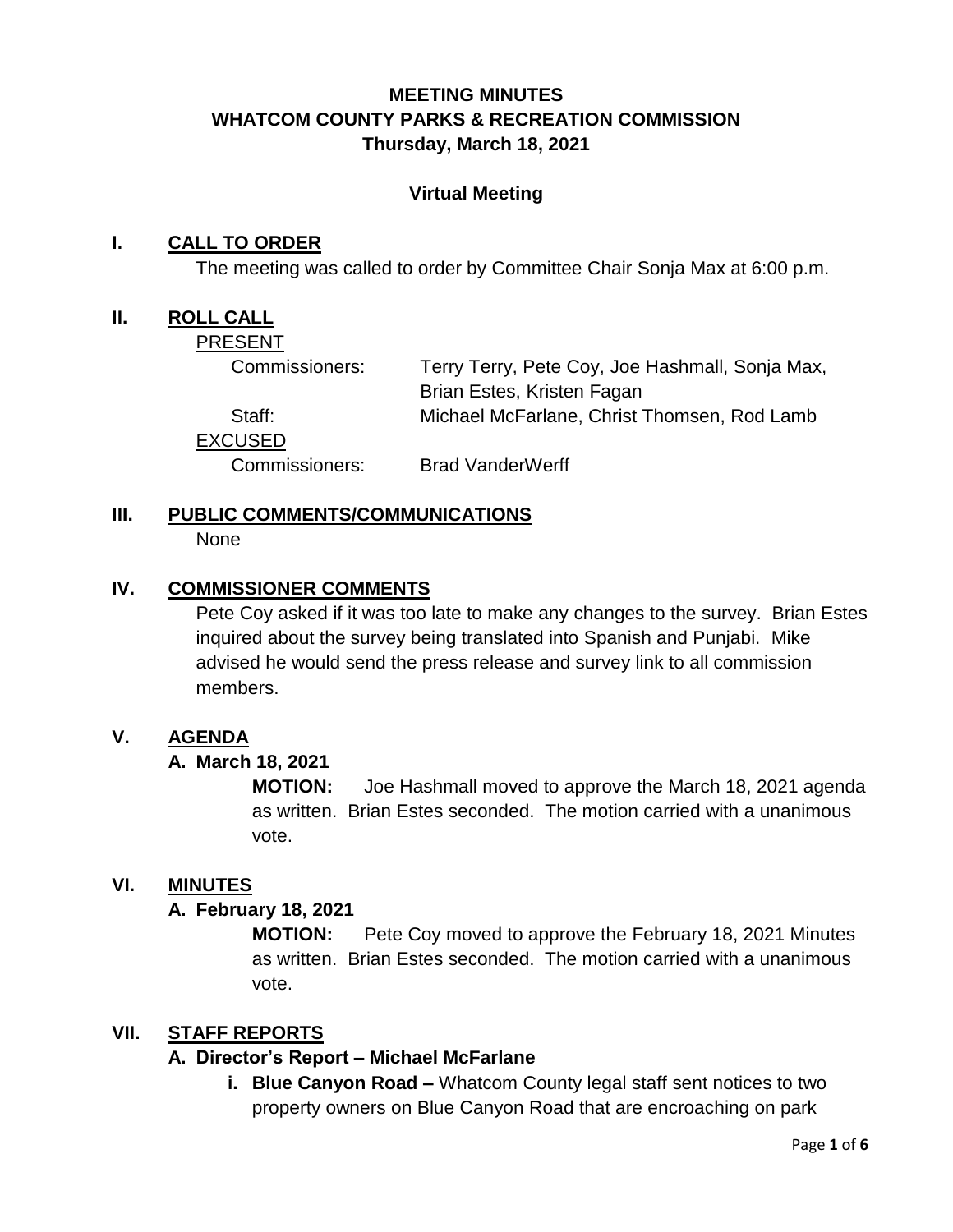property. The encroachment has happened over a period of time and includes small cabins and storage sheds.

- **ii. Little Squalicum Park –** The City of Bellingham has asked if WC Parks would transfer their portion of Little Squalicum Park to the City. This was first proposed about 15 years ago and then again about 4 years ago. Historically, WC Parks has leased their portion to the City and the City has managed it. Both the City Park Director, Nicole Oliver, and the WC Parks Director, Michael McFarlane, are in support of the transfer. City and County legal staff are working on the transfer and ultimately, the City Council and County Council will need to approve the transfer. The public won't see any changes as a result of this transfer.
- **iii. ShakeAlert Earthquake Early Warning System –** The Pacific Northwest Seismic Network will be installing an earthquake sensor at Nesset Farm near the caretaker's residence mid to late April. This sensor will be a part of the ShakeAlert System that alerts the public to potentially damaging earthquakes before the shaking arrives to help prevent damage and casualties. The hope is to have the system online by late May/early June.
- **iv. City of Lynden –** The City of Lynden requested the county's participation in the acquisition of a park located within the city limits. It is a four-acre parcel with basketball courts and ball diamonds that was owned by the school district. The city and neighborhoods would like to protect it and keep it for park and open space purposes. The county council approved \$250,000 of conservation futures fund for that acquisition and an open space easement has been sent to the City of Lynden for review. That easement will be presented to the city council and county council for approval sometime in May.
- **v. East Whatcom Regional Resource Center –** WC Parks received notification that a roundabout is going to be constructed at the entrance to the East Whatcom Regional Resource Center. This will help facilitate the safe flow of traffic to the EWRRC, the adjoining commercial district, and residential area across the street.
- **vi. COVID Update –** The Governor's Office announced that all counties in the state will move to Phase 3 beginning March 22<sup>nd</sup>. This announcement came before any guidance documents were completed or released. A couple of documents came out this week explaining what will be allowed in Phase 3, but there are still a number of unknowns and conflicting language. City parks will begin accepting reservations for some outdoor events and park uses on April 1<sup>st</sup>. Those reservations will be scheduled for June 1<sup>st</sup> and beyond. State parks opened their shelters and group camps March 22nd. WC Parks opened reservations for Silver Lake Park Group Camp on March 18<sup>th</sup> (the campground opens April 9<sup>th</sup>). WC Parks plans to open reservations for outdoor picnic shelters March 29<sup>th</sup>.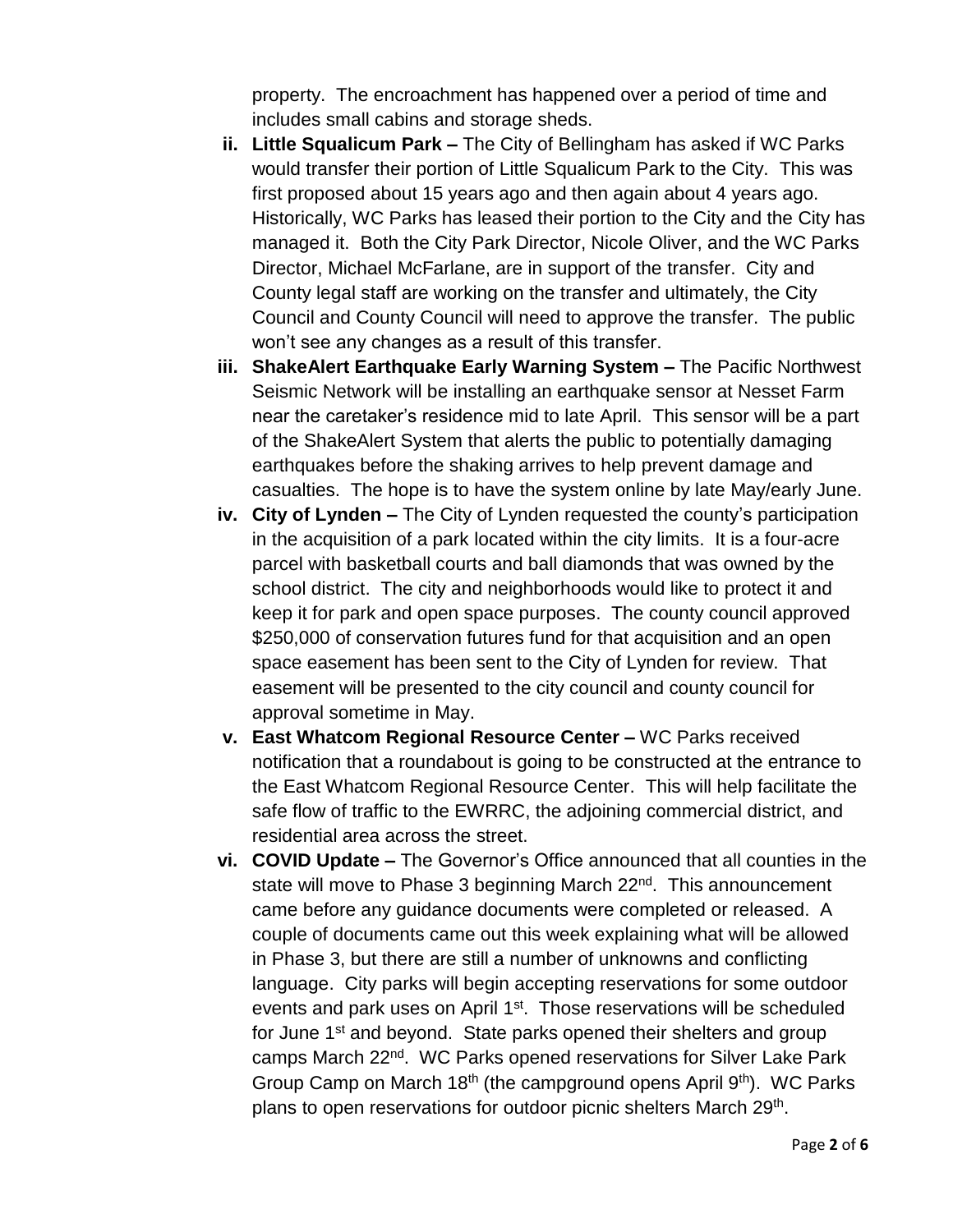Lighthouse Marine Park camping and group camp will remain closed until the border restrictions are lifted. Park staff is working on the feasibility for indoor rentals as further guidance is released. The Governor's Office has indicated that the move to Phase 4 will be much quicker than the move from Phase 2 to Phase 3.

**vii. Staffing Update –** WC Parks is interviewing for an Accountant at the administrative office because Emily is taking a position in her family's business. The Regional Park Supervisor position was filled by one of the Park Attendants. The vacant Park Attendant position is being posted internally. Applications are also being accepted for seasonal extra help positions that last 4-6 months, primarily over the summer months.

### **B. Operations Report – Christ Thomsen**

- **i. Staffing –** The vacant Regional Park Supervisor position for the South Region was filled by Mike McKenzie, a Park Attendant from the East Region. The Park Attendant position was posted internally and closes on March 24<sup>th</sup>. If that position is not filled internally, staff will look at options for external recruitment. Seasonal extra help applications are being accepted and recruitment is ongoing.
- **ii. Operations –** The maintenance crew has been grading parking lots and roads throughout the parks. The crew has also been prepping the vacant rental house at Point Roberts for occupants. The house is located above the park office in Lighthouse Marine Park and has been advertised, but hasn't received a lot of interest because of the pandemic and the border closure. Staff has been doing vegetation management and cleaning up at Red Mountain Campground. Each campsite driveway will be graded and receive a rock lift. A new self-registration kiosk and pull-out will be constructed in the campground and a new sign will be placed at the entrance. The goal is to have all of this completed before the campground opens on April 9<sup>th</sup>. Staff is working on the development of a new campsite at Lighthouse Marine Park that would be a non-motorized, hike/bike/water trail only site. The hope is to have that ready before the campground opens or shortly thereafter.
- **iii. Budget Supplementals (Lookout Mountain Road Design & Engineering and Point Whitehorn Stairway Design & Engineering) –** The budget supplementals for the Lookout Mountain Road Design & Engineering and the Point Whitehorn Stairway Design & Engineering were approved by the council and the funding was received. Christ hopes to get the request for quotes out in the next week or two for both of these projects.
- **C. Planning & Development Report – Rod Lamb**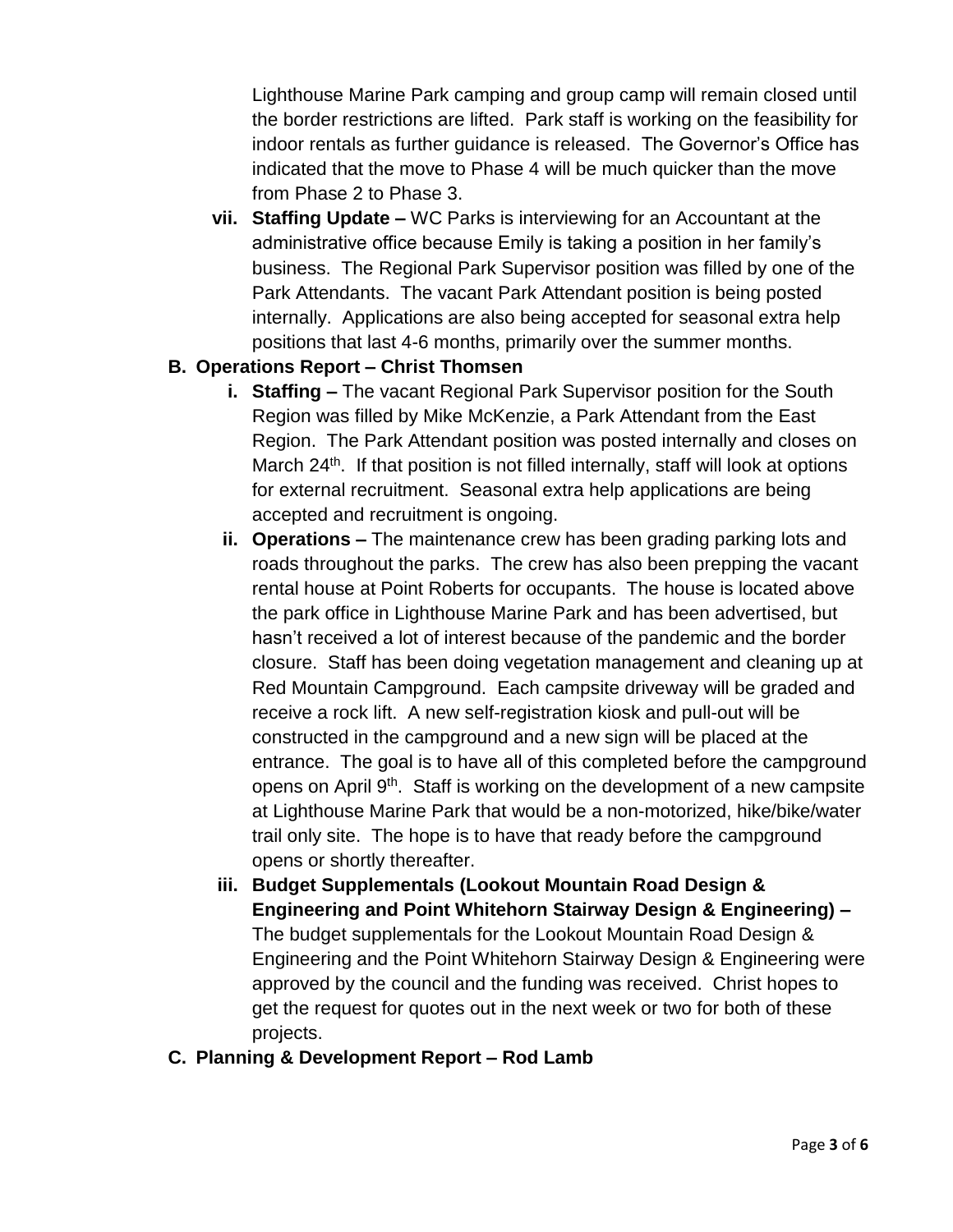- **i. Red Mountain Shower and Restroom Facility –** Rod shared a presentation of the construction of the Red Mountain Shower and Restroom Facility.
- **ii. Maple Creek Shower and Restroom Facility –** Rod submitted the building permit for the Maple Creek Shower and Restroom Facility to Planning and Development Services last week and hopes to get approval by the end of April. Rod is still working on the two State Department of Health permits; one is for the septic system and the other is for the water system. The engineer received approval to start the design, which means the State approved the location for the septic system. Rod hopes to have the project out to bid in May, the contract awarded in June, the contractor mobilized onsite in July, and construction completed in December.

## **VIII. UNFINISHED BUSINESS**

None

### **IX. NEW BUSINESS**

- **A. City/County Trail Connections – Cordata Park –** Cordata Park is a City of Bellingham Parks and Recreation park project. Whatcom County helped to facilitate the project by transferring some public works properties to the city, but there are no plans to link the trails from Cordata Park to Hovander Park or Tennant Lake. If the commission is interested in linking the trails, they should add it to the Comprehensive Parks, Recreation & Open Space Plan. Discussion ensued. Mike advised the city has a plan for trails north of the Cordata area; he will find it and send it to the commission members.
- **B. 2021 Trail – Levels of Service (LOS) –** Rod presented a graphic of the population of Whatcom County and the miles of trail necessary to meet the levels of service.
- **C. Goals & Objectives 2022 Comprehensive Parks, Recreation & Open Space Plan –** The commission chose to defer action on the Goals & Objectives to the April 15<sup>th</sup> meeting.
- **D. Birch Bay Beach Park –** Rod shared a presentation on Birch Bay Beach Park Development. The total cost of the Birch Bay Community Park Master Plan is more than four million dollars; funding is not currently available. WC Parks plans to make improvements so the park is usable for day use. The existing fence will be removed and replaced with a log railing that will act as a vehicular barrier and delineate the park's frontage. The tsunami pole will be relocated to one end of the park as close to the property line as possible. The two asphalt road loops will be removed and topsoil will be brought in to fill the holes. The turf will be renovated and perimeter landscaping will be installed to screen neighboring properties. A small concrete pad will be poured at the center of the park where an entrance sign, a park rules sign, and bollards will be placed. This project is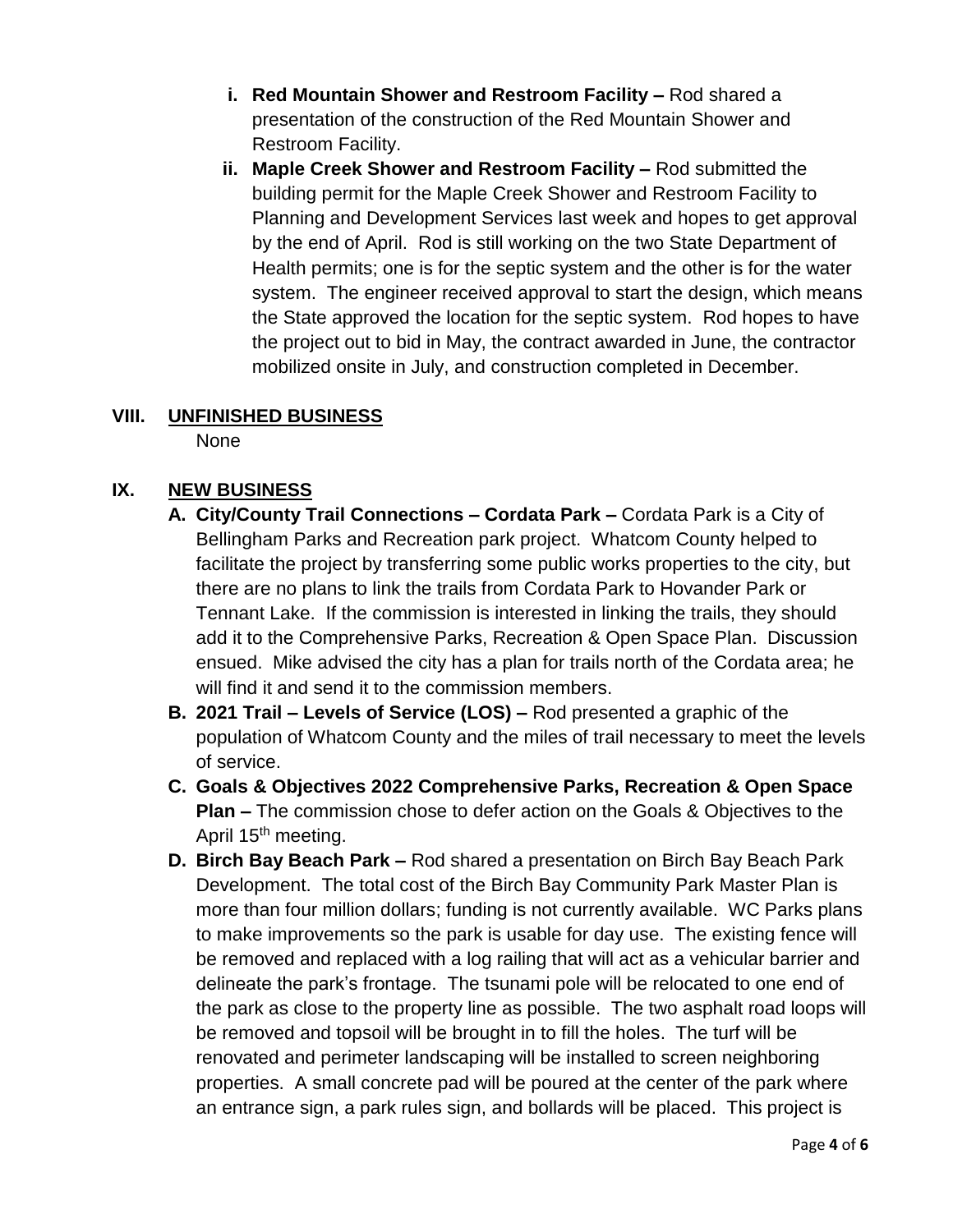challenging because it's in the shoreline zone and because it's sensitive in terms of cultural resources. The work will be done in two phases. The exemption permit will hopefully be done by August 1<sup>st</sup> and then the shoreline substantial will be completed after permit approval, which will most likely be after Labor Day.

- **E. Review SFVCA Custodial Agreement –** The Van Zandt Community Hall is located in the South Fork Valley on Highway 9. The hall is owned by the county and operated by the South Fork Valley Community Association as a community center. The SFVCA uses the hall for the radio station, association sponsored events, and also makes it available for rentals. Historically, the county has given the association \$1,000 annually for scheduling of the hall. The association uses that money for utilities, insurance, maintenance, and upgrades. COVID has eliminated all revenue sources for the association and as a result, the association is requesting that their contract only be extended for one year. The association plans to operate the hall through the end of the year and then reassess. There is a clause in the contract that allows them an additional year without getting a new agreement. The SFVCA also rents, maintains, and keeps the Josh VanderYacht Memorial park clean. This contract is out for signature and approval by the Van Zandt Community Association.
- **F. Review Rifle Range HVAC/Roof Project –** The indoor range at the Plantation Rifle Range currently has a roof mounted air handling unit that filters airborne lead and other contaminants. The air handling unit is over thirty-six years old and the roof was last replaced in 1995. The HVAC/Roof project entails removing the roof mounted system and associated duct work and replacing it with a ground-based unit, new duct work, and new control system. The existing membrane roof will also be removed and a new roof will be installed. This project went out to bid last October and the lowest responsible bid was \$976,000. That bid exceeded the available budget of \$796,000. Additionally, the funding package for the project was a combination of county and state funds and those funds were set to expire. In November 2020, WC Parks requested that the Recreation and Conservation Office extend the grant funds through December  $31<sup>st</sup>$ , 2021. That extension was granted. The county funds expired at the end of the fiscal year, so WC Parks is requesting a budget supplemental and some additional funding at this month's council meeting to help move the project forward.

### **X. ANNOUNCEMENTS**

None

# **XI. NEXT MEETING DATE, TIME, AND LOCATION**

The next Whatcom County Parks & Recreation Commission meeting will be held virtually on April 15, 2021 at 6:00 p.m.

#### **XII. ADJOURNMENT**